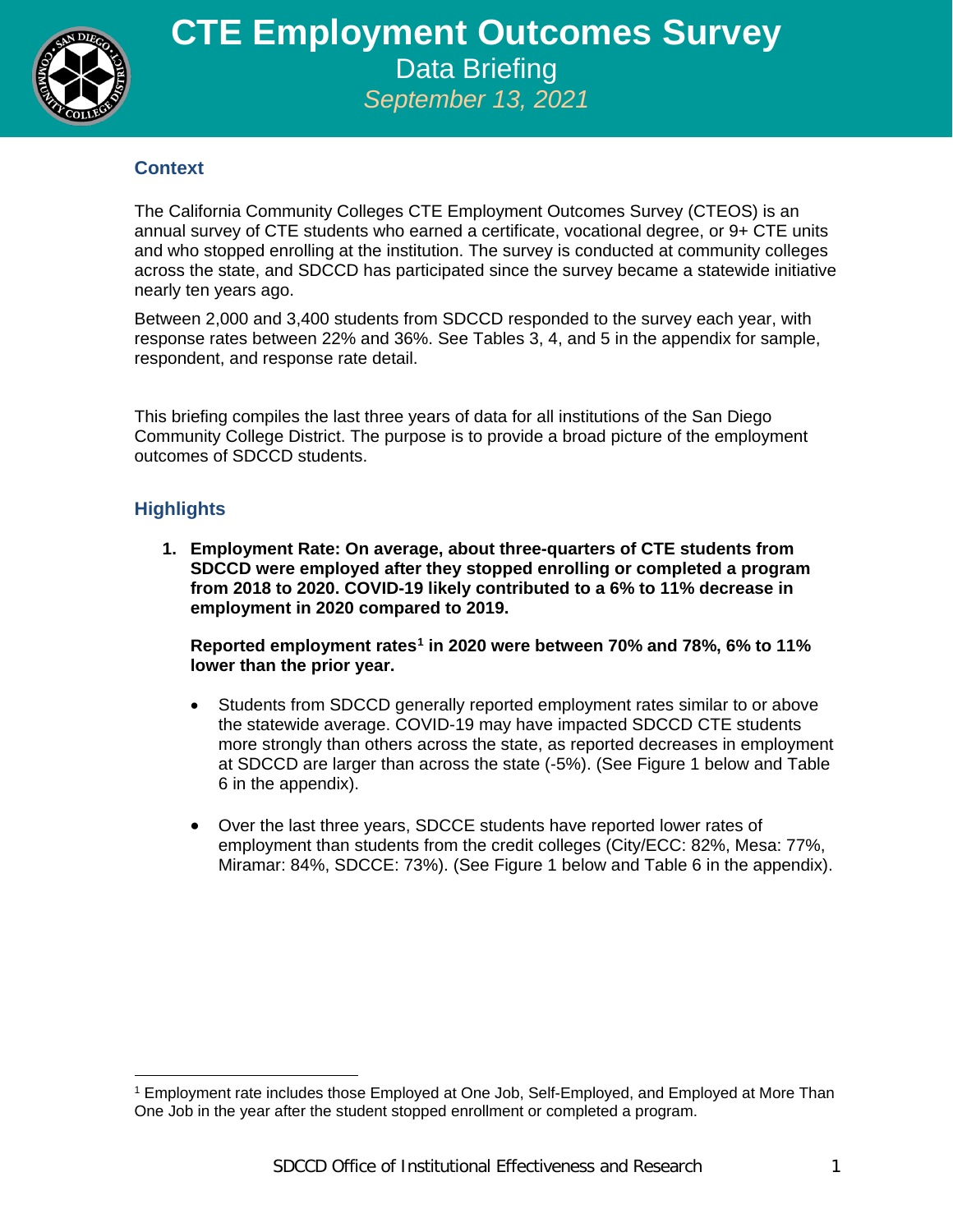



### **2. Employment in Related Field: Between 63% and 73% of respondents reported employment in a field related to their program of study.**

- About six to seven SDCCD Credit College students are employed in the field that they study. Last three years Average: (City: 73%, Mesa: 70%, Miramar: 75%, SDCCE: 63%). Statewide: 71%.
- Across the last three years, respondents from Miramar College reported higher rates of employment in related fields (75%) than the state (71%), and College of Continuing Education respondents reported lower rates (63%). (See Figure 2 below and Table 7 in the appendix).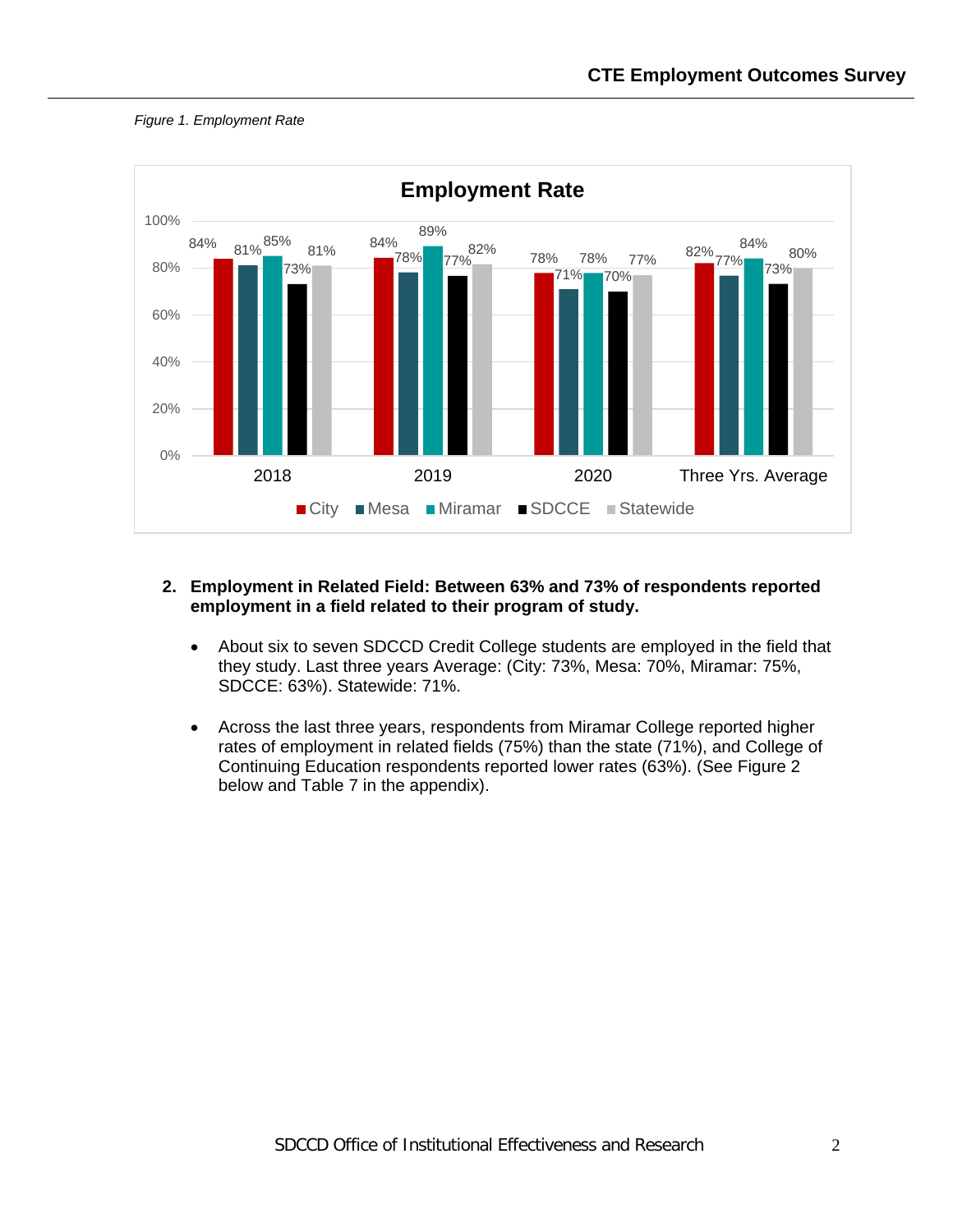*Figure 2. Employment Rate in Related Field of Study*



**Employment in Related Field of Study**

- **3. Wage Growth: Across the last three years, respondents at the Credit Colleges reported hourly wage gain[2](#page-2-0) of between 47% and 51%, similar to but marginally lower than the statewide average. Respondents from the College of Continuing Education reported lower hourly wage gain across the last three years (24%)**
	- Similar to trends observed in reported employment rates, the difference from 2019 to 2020 is larger at the credit colleges than the statewide average (City/ECC: - 29%, Mesa: -12%, Miramar: -12%). (See Figure 3 below and Table 8 in the appendix).

 $\overline{a}$ 

<span id="page-2-0"></span><sup>&</sup>lt;sup>2</sup> Salary gains compare hourly rates before training/CTE coursework to hourly rates after stopping enrollment or program completion.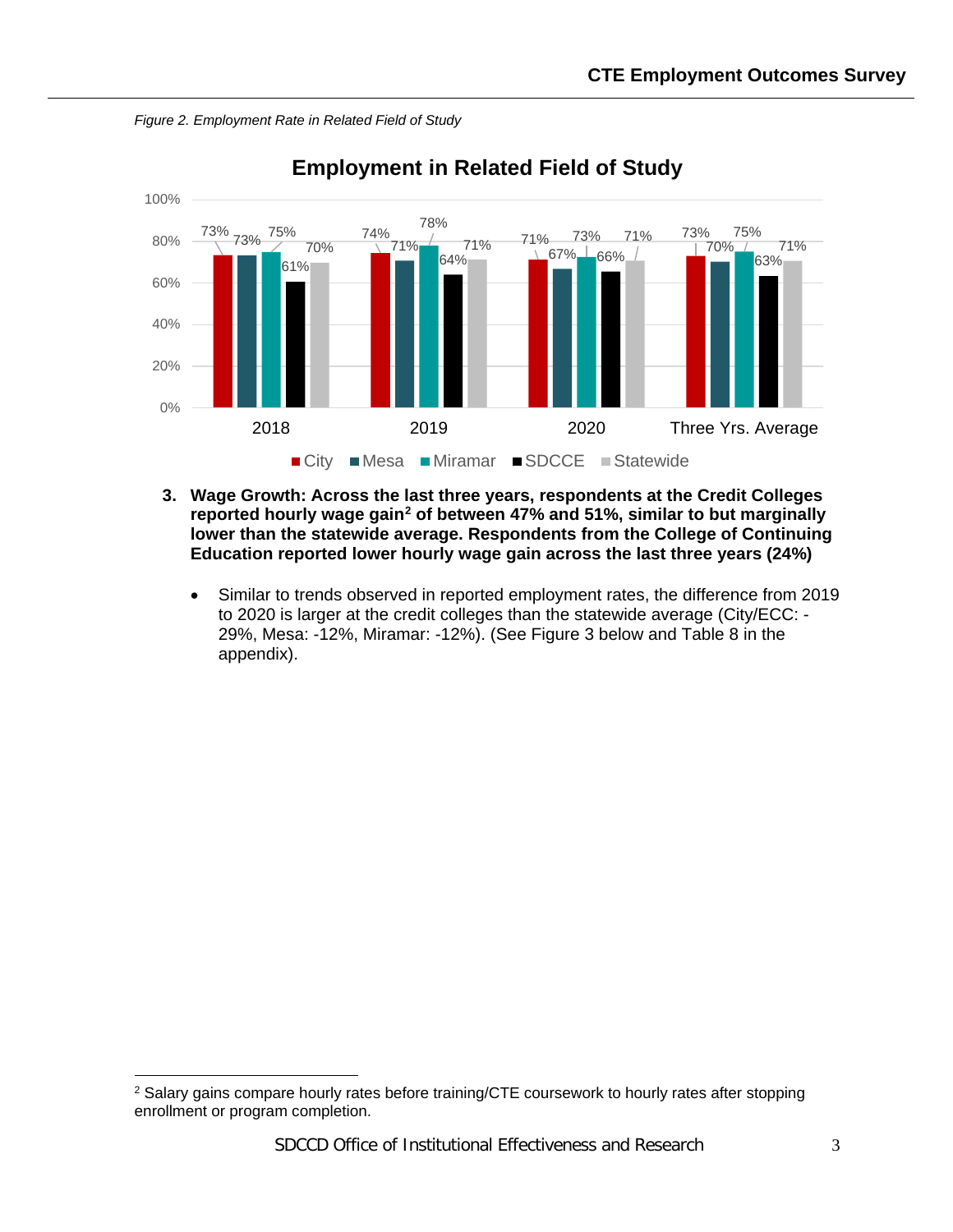

*Figure 3. Hourly Wage Change Before and After Training (Percentage)*

• Among respondents from the credit colleges, this growth relates to hourly wage growth in dollars between \$7.70 and \$8.59 across the last three years, which is similar to the statewide average (\$8.43). Students from the College of Continuing Education reported wage gains of \$4.58. (See Table 1 below).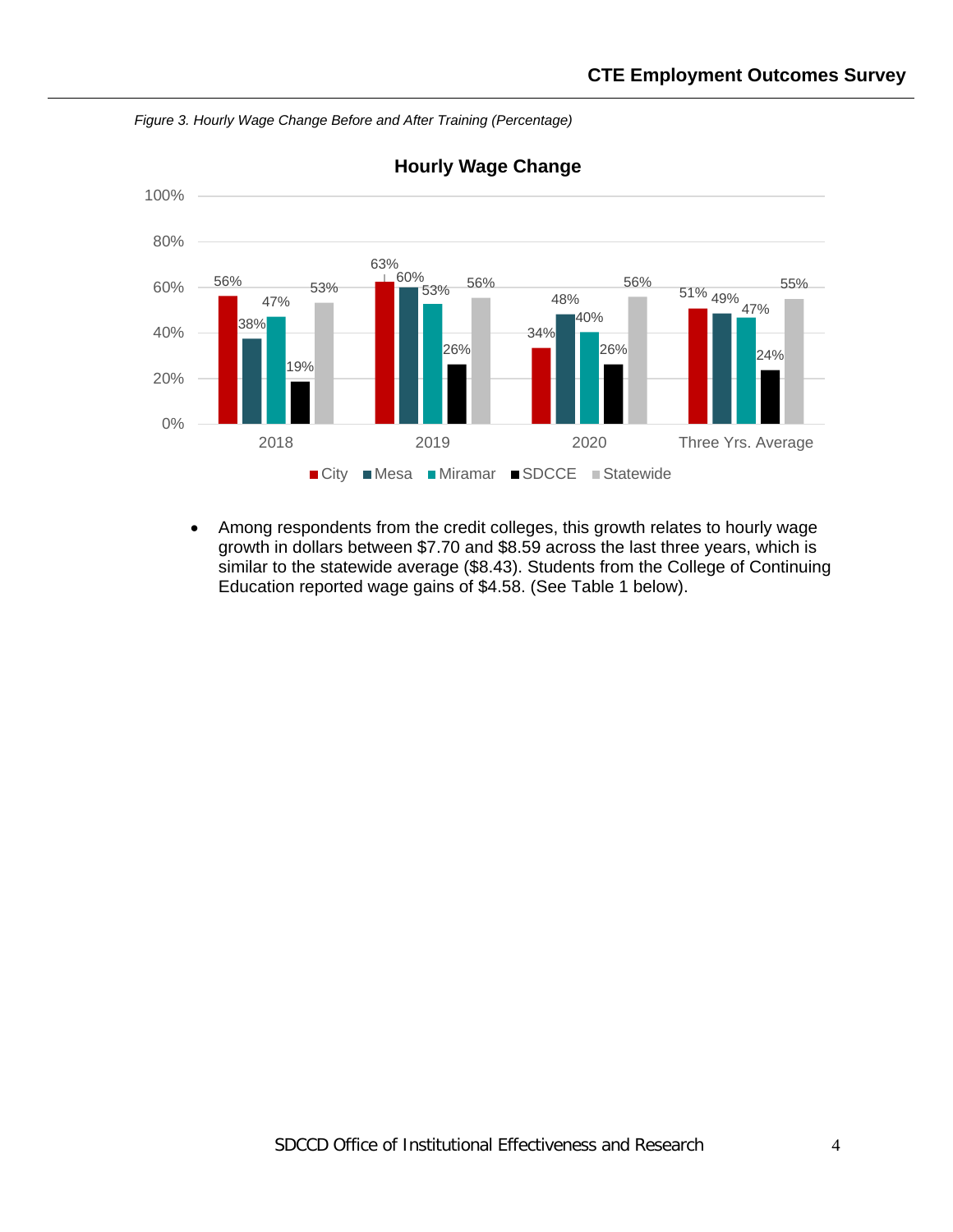|                  | 2018       |    | 2019    |    | 2020 | 3-Year<br>Average | 2019-2020<br><b>Difference</b> |
|------------------|------------|----|---------|----|------|-------------------|--------------------------------|
| City/ECC         | \$<br>9.00 |    | \$10.00 | \$ | 6.04 | \$<br>8.35        | $-66%$                         |
| Mesa             | \$<br>5.63 | \$ | 9.00    | \$ | 8.47 | \$<br>7.70        | $-6%$                          |
| Miramar          | \$<br>8.50 | \$ | 9.50    | \$ | 7.77 | \$<br>8.59        | $-22%$                         |
| <b>SDCCE</b>     | \$<br>3.75 | \$ | 5.00    | S  | 5.00 | \$<br>4.58        | 0%                             |
| <b>Statewide</b> | \$<br>8.00 | S  | 8.33    | S  | 8.97 | \$<br>8.43        | 7%                             |

*Table 1. Hourly Wage Change Before and After Training (\$)*

- **4. Program Satisfaction: Nearly all respondents were satisfied with the education or program of study.**
	- Nine out of ten students were satisfied with the education they received at City, Mesa, and Miramar Colleges, and the College of Continuing Education. (See Table 2 below).

*Table 2. Percentage of Respondents Satisfied with Training*

|                  | 2018 | 2019 | 2020 | 3-Year<br><b>Average</b> | 2019-2020<br><b>Difference</b> |
|------------------|------|------|------|--------------------------|--------------------------------|
| City/ECC         | 91%  | 90%  | 91%  | 91%                      | 1%                             |
| Mesa             | 94%  | 92%  | 93%  | 93%                      | 1%                             |
| Miramar          | 96%  | 95%  | 96%  | 96%                      | 1%                             |
| <b>SDCCE</b>     | 91%  | 93%  | 92%  | 92%                      | $-1%$                          |
| <b>Statewide</b> | 91%  | 92%  | 92%  | 92%                      | 0%                             |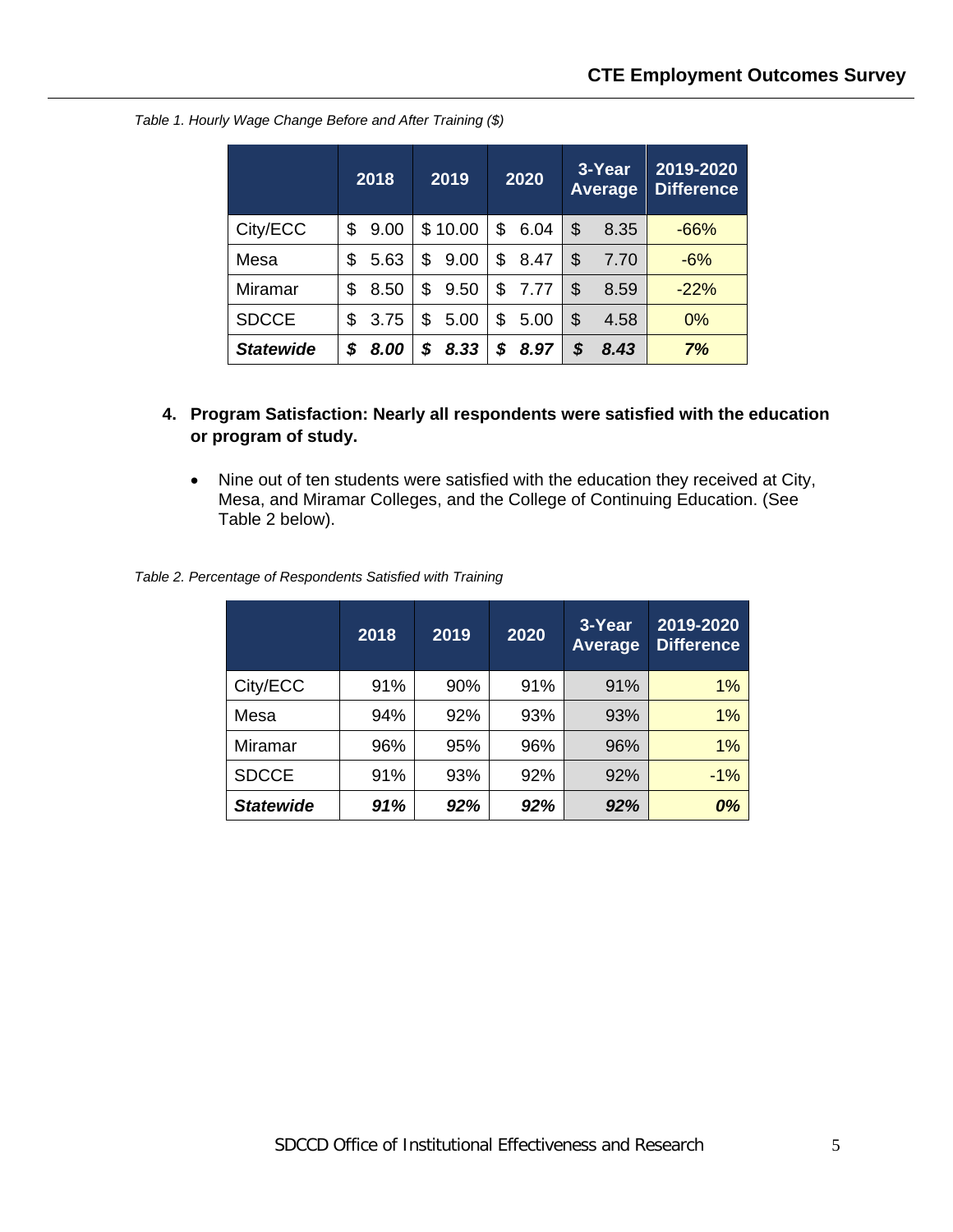### **Summary**

- 1. **Employment Rate**: On average, about three-quarters of CTE students from SDCCD were employed after they stopped enrolling or completed a program from 2018 to 2020. COVID-19 likely contributed to a 6% to 11% decrease in employment in 2020 compared to 2019.
- 2. **Employment in the field**: Six to seven SDCCD Credit College students are employed in the field that they study. Last three years Average: (City: 73%, Mesa: 70%, Miramar: 75%, SDCCE: 63%). Statewide: 71%.
- 3. **Wage Growth**: Across the last three years, respondents at the Credit Colleges reported hourly wage gain of between 47% and 51%, similar to but marginally lower than the statewide average. Respondents from the College of Continuing Education reported lower hourly wage gain across the last three years (24%)
- 4. **Program Satisfaction**: Nearly all respondents were satisfied with the education or program of study.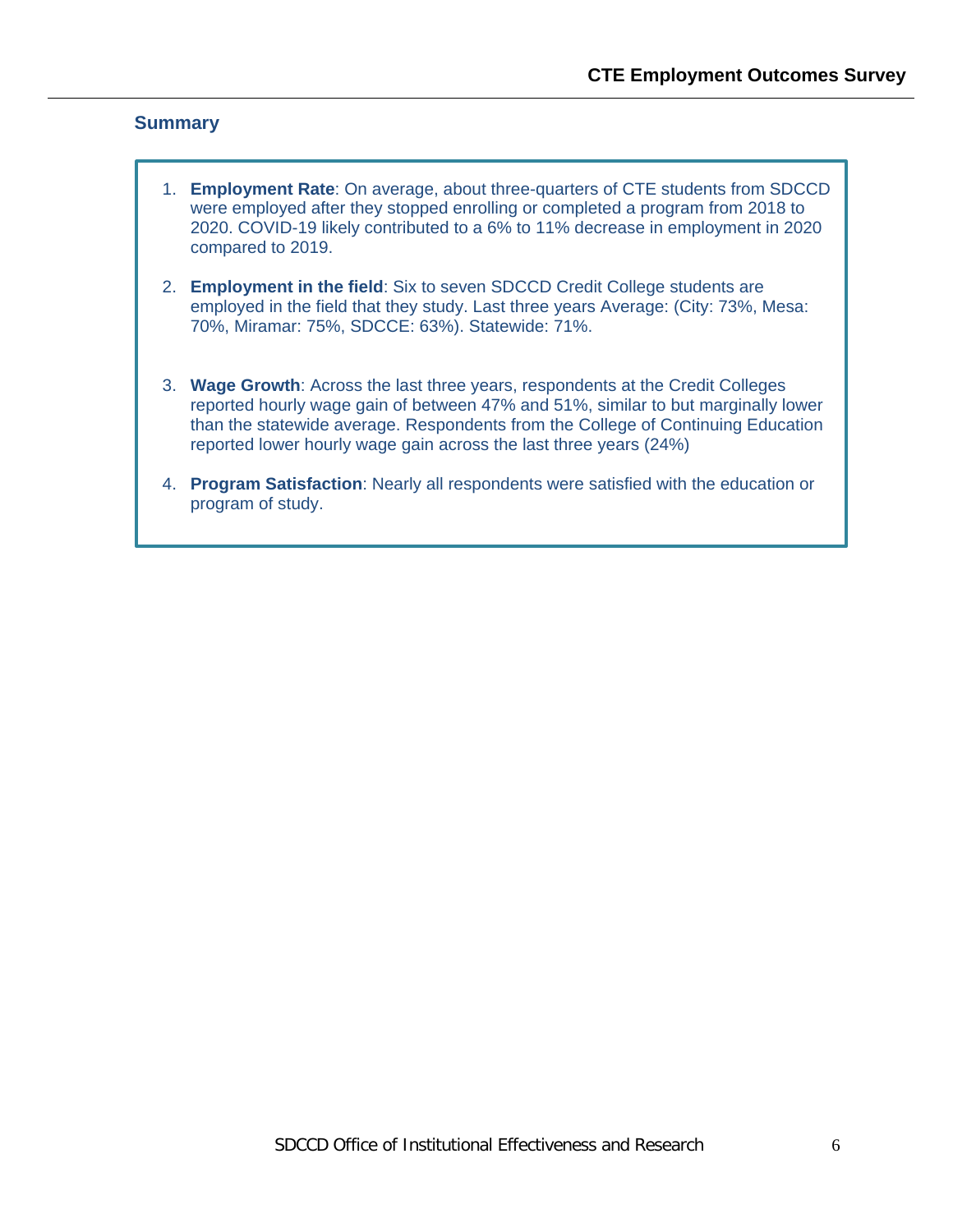# **Appendix:**

#### *Table 3. Survey Sample*

|                     | 2018    | 2019    | 2020    |
|---------------------|---------|---------|---------|
| City/ECC            | 1,401   | 1,512   | 1,466   |
| Mesa                | 1,963   | 1,960   | 2,076   |
| Miramar             | 1,547   | 1,551   | 1,886   |
| <b>SDCCE</b>        | 6,420   | 3,818   | 3,312   |
| <b>Districtwide</b> | 11,331  | 8,841   | 8,740   |
| <b>Statewide</b>    | 151,404 | 153,106 | 158,566 |

#### *Table 4. Respondents*

|                     | 2018   | 2019   | 2020   |
|---------------------|--------|--------|--------|
| City/ECC            | 505    | 421    | 417    |
| Mesa                | 619    | 502    | 500    |
| Miramar             | 499    | 407    | 426    |
| <b>SDCCE</b>        | 1,745  | 1,161  | 727    |
| <b>Districtwide</b> | 3,368  | 2,491  | 2,070  |
| <b>Statewide</b>    | 49,660 | 44,429 | 44,875 |

*Table 5. Response Rate*

|                     | 2018 | 2019 | 2020 |
|---------------------|------|------|------|
| City/ECC            | 36%  | 28%  | 28%  |
| Mesa                | 32%  | 26%  | 24%  |
| Miramar             | 32%  | 26%  | 23%  |
| <b>SDCCE</b>        | 27%  | 30%  | 22%  |
| <b>Districtwide</b> | 30%  | 28%  | 24%  |
| <b>Statewide</b>    | 33%  | 29%  | 28%  |